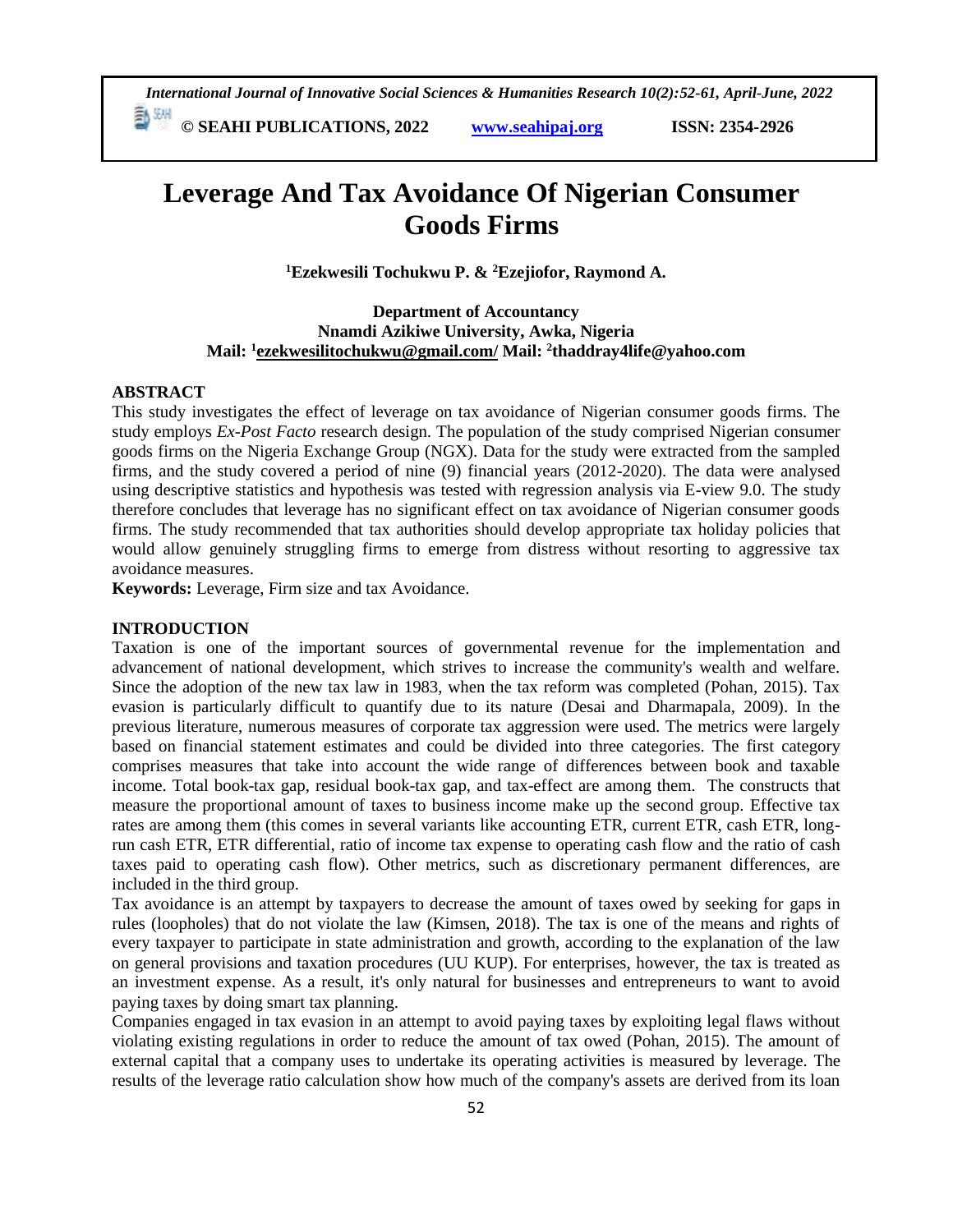capital (Kimsen, 2018). If the corporation has a high-interest loan fund, creditors will be charged a highinterest expense. Interest expense reduces profit, resulting in a reduction in tax expense in a single period. The size of the company is a measurement that is grouped based on the company's size and can reflect the firm's activities and revenues. The larger the company, the more effort it makes to attract public attention (Kimsen, 2018). The value of the company's assets is proportional to its size.

Similarly, a review of certain prior Nigerian research' conclusions revealed some anomalies. While Ogbeide (2017) and Salaudeen and Eze (2018) found all of the firm attributes they studied to be significant determinants of tax aggressiveness, Salawu and Adedeji (2018), and Ilaboya, Obasi, and Izevbekhai (2017), found that firm size, leverage, and firm profitability (respectively) were all insignificant in explaining variations in tax aggressiveness using varying samples of Nigerian companies. The contradicting data found in previous studies indicated that the difficulties surrounding the influence of business features on tax aggression were far from being resolved experimentally, necessitating the need for this investigation. The larger the company, the more assets it has. Based on the foregoing, tax avoidance is one of the legal tactics used to reduce tax expenses. Tax evasion is a tax avoidance plan and technique that is carried out lawfully and safely for the benefit of taxpayers because it does not violate tax laws. This study ascertains the effect of leverage on tax avoidance of Nigerian consumer goods firms.

#### **Literature Review**

#### **Tax Avoidance** Arugu a World and Soc. Sc. Arugu a Wood and Soc. Sc. Arugu a Hum. Res. 8(1):1-11, 2020. In 1-11, 2020. In 1-1

Leverage can refer to complicated financing arrangements that save money on taxes (Mills, Erickson and Maydew, 1998). Interest expenses, unlike dividend payments, are deductible from taxable income for leveraged companies that use loan capital to fund their operations. As the value of a tax shield increases with financial leverage, leveraged firms profit from it. As a result, companies with high debt levels may be under less pressure to use non-debt tax shelters (Graham and Tucker 2006). Alternatively, leverage could be used to assess the complexity of a company's financial activities, leading to the conclusion that highly leveraged companies are better able to cut taxes through financing transactions (Mills, Erickson and Maydew, 1998). To summarize, leveraged enterprises may have either a relatively large incentive to avoid taxes in order to conserve cash for debt service, or a relatively weak desire to avoid taxes due to the favourable debt tax shield (Badertscher, Katz, and Rego, 2011). Taylor and Richardson (2014) discovered a link between a company's debt level and its tax avoidance. According to Boussaidi and Hamed (2015), debt would be proven to be a stimulant because it decreased a company's tax burden by deducting interest payments, which could be utilized as a tax deductible item in calculating corporate taxable income.

Tax avoidance, according to Harrington and Smith (2012), has a favourable impact on leverage in a broad range of businesses. Their research confirmed the idea that tax avoiders valued leverage as part of a larger tax avoidance plan, and it was resistant to different definitions of leverage, tax avoidance tactics, and refinancing events. Furthermore, the chance of issuing borrowed capital as a strategy of refinancing projects is positively associated with tax avoidance. However, if a corporation with a high marginal tax rate employs high debt as a source of financing, there might be a positive relationship between ETR and debt to total asset ratio (leverage). Previous research has shown that ETR has a negative relationship with the debt-to-total-asset ratio (Richardson and Lanis, 2007).

Rego and Wilson (2012) discovered that companies with high leverage ratios have lower Effective Tax Rates (ETRs), meaning that they are avoiding taxes. Wilson (2009) and Lisowsky (2010), on the other hand, found evidence that tax shelter enterprises have lower leverage ratios in their investigations on the usage of corporate tax shelters. Wilson (2009) created a profile of a firm that was most likely to employ a tax shelter based on financial statement information based on a sample of firms that were demonstrated to have participated in tax shelters. In his tax shelter prediction model, he included leverage as one of the explanatory factors and found a negative link between tax aggression and leverage.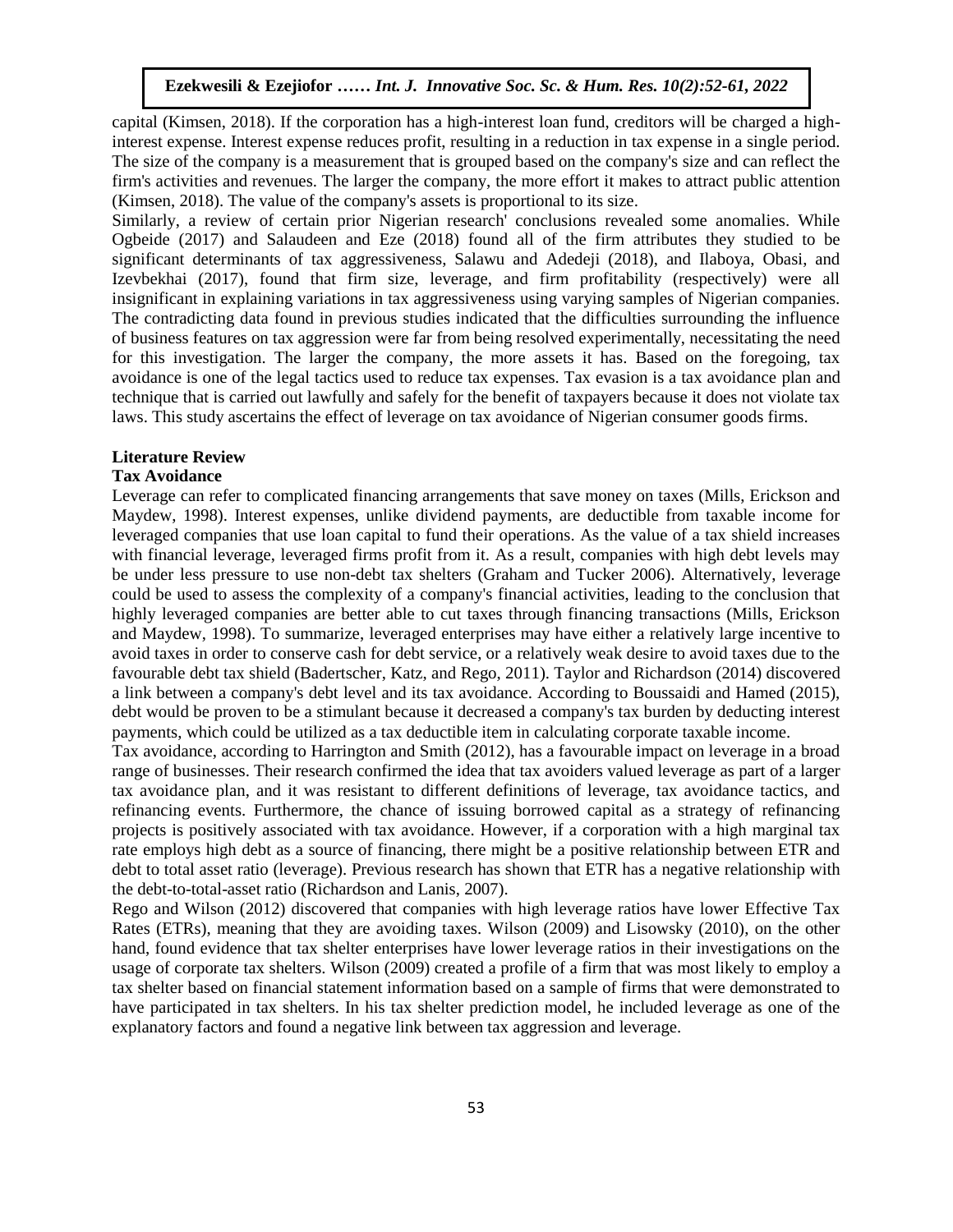## **Effective tax rate (ETR)**

Tax avoidance can be recognized by the effective tax rate "ETR," according to accounting and tax literature (Dyreng, Hanlon, and Maydew, 2008; Richardson et al., 2013). Several authors deemed the "ETR" metric to be the most important indicator of a company's capacity to reduce its tax burden (Rego 2003; Ayers, Jiang and Laplante 2009). Minnik and Noga (2010) used average ETR to calculate tax burden and found that it was appropriate for calculating cash flows and the distributional tax burden. According to Rego (2003), the average ETR can be used as a proxy for calculating a company's tax burden, as well as assessing the efficiency and equity of a tax system.

In the United States, this is referred to as GAAP ETR. It's the ETR as recorded in the financial statements. Firms are required to declare the effective tax rate in the footnotes of their financial statements. It's the proportion of pre-tax income to tax expense (Dyreng, et al., 2008). As a result, it indicates the total proportion of accounting income that is taxed. As a result, it compares tax avoidance to accounting earnings. Although accounting ETR has been a popular tool for detecting tax evasion, it does have some drawbacks. For starters, because accounting ETR analyzes tax avoidance in relation to accounting earnings, it could only capture non-conforming tax avoidance. Moreover, it might not also reflect the strategies for tax deferral due to the use of aggregate tax expenses. Thus, the traditional effective tax rate for a given firm i for year t (*ETRit*) is given by:  $ETR_{it} = Total tax expense_{it}$  / Pre-tax income<sub>it</sub>

### **Empirical Review**

Onatuyeh and Odu (2019) used proxies such as board size, board gender diversity, and board independence as board characteristics, and the cash effective tax rate (CTR) as a proxy for tax aggressiveness in their study on corporate board characteristics and tax aggressiveness on manufacturing firms in Nigeria for the period 2011-2016. The findings revealed that board size and independence had negative and significant effects on tax aggression in Nigerian manufacturing enterprises, whereas board gender had no effect. Ezejiofor and Ezenwafor (2021) investigate the impact of CEO duality on the effective tax rate of publicly traded food and beverage companies Ex-post facto research was used in this study. A purposive sample method was utilized to choose nine (9) organizations during the data collection process. From 2013 to 2019, data was acquired from the annual reports and accounts of the tested companies. The data from the study was analyzed with descriptive statistics, and regression was used with the e-view, which had a 95 percent confidence level at five degrees of freedom (df). The data imply that CEO duality was considerable and had a positive coefficient on tax planning in Nigerian food and beverage companies. From 2000 to 2019, Nweze, Ogbodo, and Ezejiofor (2021) looked into the impact of tax revenue on Nigeria's per capita income. This study, which used time series data, used an ex-post facto research design. The data was analyzed using descriptive statistics, and the hypothesis was tested using Ordinary Least Square (OLS) regression analysis. According to the findings, tax collection had a significant positive impact on Nigeria's per capita income. The impact of tax planning tactics on the profit performance of listed manufacturing businesses in Nigeria was investigated by Akintoye, Adegbie, and Onyeka-Iheme (2020). From 2008 to 2017, they employed the Taro Yamani Formula to arrive at a sample of 46 manufacturing enterprises. In order to analyze the secondary data, they used descriptive and inferential statistics. Their findings revealed that tax planning had no substantial impact on manufacturing enterprises' profitability in Nigeria (as measured by ROA). The impact of corporate characteristics on tax aggression in Nigerian listed insurance firms was investigated by Yahaya and Yusuf (2020). As independent variables and indicators of firm characteristics, the researchers focused on firm size, firm age, profitability, and leverage. From 2010 to 2018, their sample included twenty (20) insurance companies that were publicly traded on the Nigerian Stock Exchange. They used the two-step system GMM panel regression model to conduct their research and discovered that firm size and leverage had a positive impact on tax aggression, whereas firm age and profitability had a negative impact. For the years 2014 to 2016, Ryandono, Ernayani, Atmojo, Susilowati, and Indriastuty (2020) investigated the numerous factors impacting tax avoidance in food and beverage companies listed on the Indonesian Stock Exchange. Profitability, size, leverage, and capital intensity were used as factors impacting tax avoidance,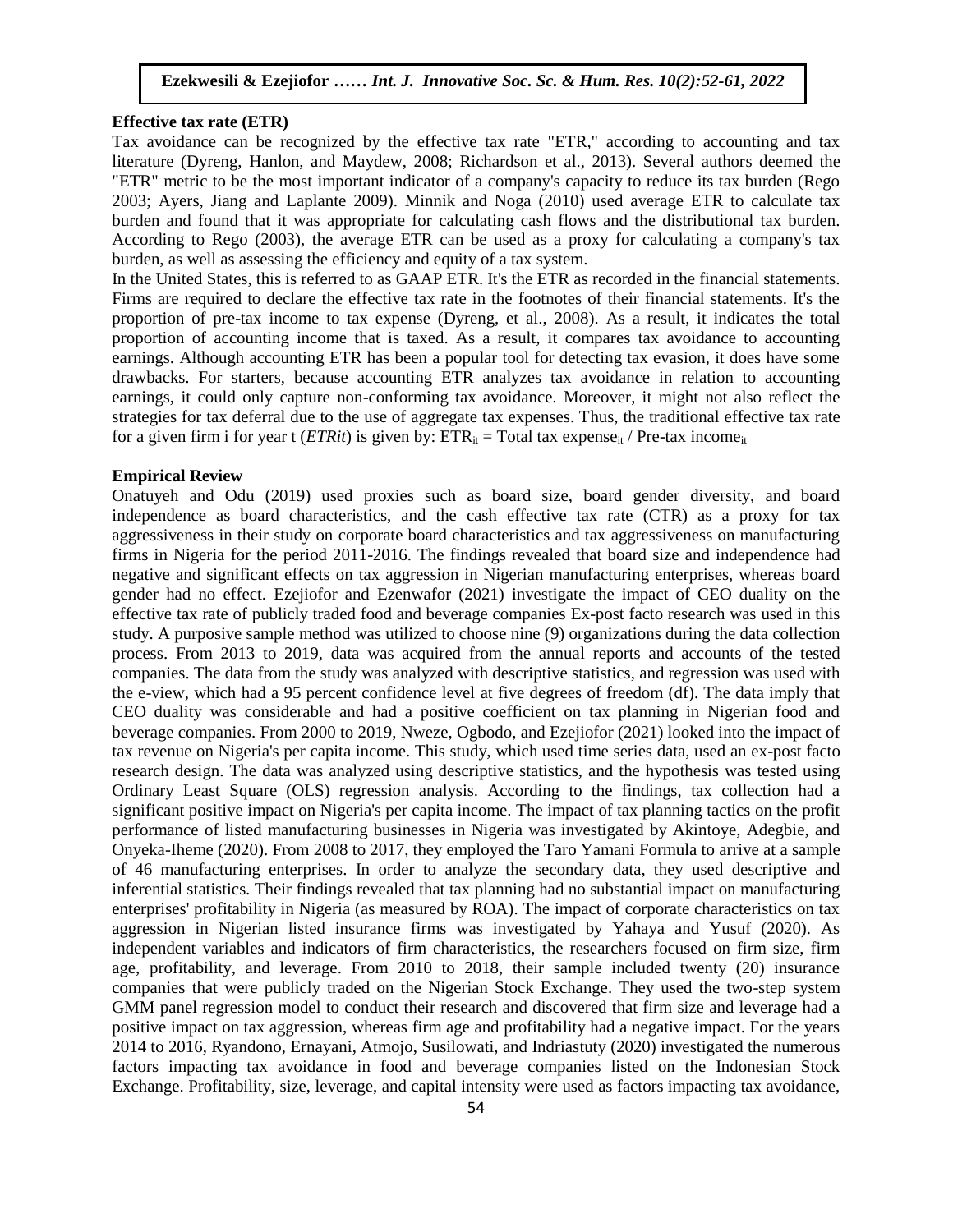with profitability having no effect on tax avoidance, size promoting tax avoidance, leverage having no effect on tax avoidance, and capital intensity having no effect on tax avoidance. Martinez and Rodrigues (2020) investigated whether enterprises that worked in a variety of business sectors were more tax aggressive than firms that only operated in one or a few segments. Using financial data from companies listed on the Brazilian Stock Exchange B3 from 2010 to 2017, as well as ETR (effective rate of taxation) and ETR long (long-run effective tax rates) as measures of tax aggressiveness, and a panel regression model with the fixed effect of company year and the logit model, it was discovered that the more diversified a company was, the lower the probability of having low tax aggressiveness, or that more diversified companies were more tax aggressive. Onatuyeh and Ukolobi (2020) looked at tax aggressiveness as a proxy for ETR and CTR, as well as corporate governance systems as a proxy for board gender diversity, audit committee diligence, and board independence, and the impact of those factors on changes in external audit fees. The study found that the cash tax rate, audit committee diligence, and board independence all had a positive and significant effect on audit fees in a sample of 107 firms listed on the Nigerian Stock Exchange from 2009 to 2018. Surprisingly, the research found a favourable but statistically negligible relationship between board gender diversity and audit fees. Amrie and Reza (2019) looked at the impact of financial restrictions, investment opportunity set, and financial reporting aggression on tax aggressiveness in a separate study. Financial constraints were positively associated with tax aggressiveness, the investment opportunity set was negatively associated with tax aggressiveness, and financial reporting aggressiveness was not associated with tax aggressiveness, according to regression data from 88 non-financial companies listed on the Indonesian Stock Exchange from 2011 to 2015. From the perspective of firm-specific features, Ezejiofor, Oranefo, and Ndum (2021) evaluated tax revenue on Nigerian per capita income. Ex-post facto research was used in this study. The Nigerian economy was made up of the population, and data for this study came from the Statistical Nigerian economy was made up of the population, and data for this study came from the Statistical<br>Bulletin of the Central Bank of Nigeria (CBN) and the Federal Inland Revenue Service (FIRS). Per Capita Income (PCI), as well as customs and excise charges, were retrieved as variables. This study's data analysis was based on information gathered from CBN, FIRS, and NBS publications and statistical bulletins. The hypothesis was tested using correlation and Ordinary Least Square (OLS) regressions. buneums. The hypothesis was tested using correlation and Ordinary Least Square (OLS) regressions.<br>Customs and excise fees have a non-significant positive influence on Nigeria's per capita income, according to data analysis. Ugbogbo, Omoregie, and Eguavoen (2018) investigated the corporate determinants of aggressive tax avoidance in Nigeria. They used secondary data gathered from 40 Nigerian listed firms' annual reports from 2013 to 2017. They discovered empirical evidence that business size had a positive association with corporate tax aggressive avoidance, while profitability and leverage had negative significant relationships with corporate tax aggressive avoidance, using the OLS multiple regression technique. Inua (2018) used a sample of 30 manufacturing enterprises to investigate the factors that influence corporate effective tax rates in Nigeria. We used secondary data from the annual reports of the sampled companies from 2011 to 2016. The results of the panel data regression technique revealed that firm leverage, board independence, and board size were all adversely and substantially connected to ETR, while firm size was both negatively and non-significantly related to ETR. Oraka, Okegbe, and Ezejiofor (2017) examined the influence of the value added tax on the Nigerian economy An ex post facto research design was used in this study. From 2003 through 2015, the study used GDP, PCI, and TR to assess the Nigerian economy. The acquired data was evaluated using simple regression analysis. The value added tax, according to the research, has had little impact on the Nigerian economy's Gross Domestic Product. In addition, it was discovered that VAT and per capita income have a negative relationship. Oraka, Ogbodo, and Ezejiofor (2017) determined the impact of the Tertiary Education Tax Fund (TETFUND) on management in Nigerian tertiary education. The hypothesis was developed in accordance with the study's aims. They used a survey and a time series study design. Financial ratios were used to gather data from the National Bureau of Statistics, which was then, analyzed using regression analysis with the help of the SPSS statistical software version 20.0. The study discovered that ETF fund allocations to Nigerian Tertiary Institutions have no relationship with the enrolment ratio of Nigerian Tertiary Institutions based on the analysis. In Nigerian deposit money banks, the impact of accounting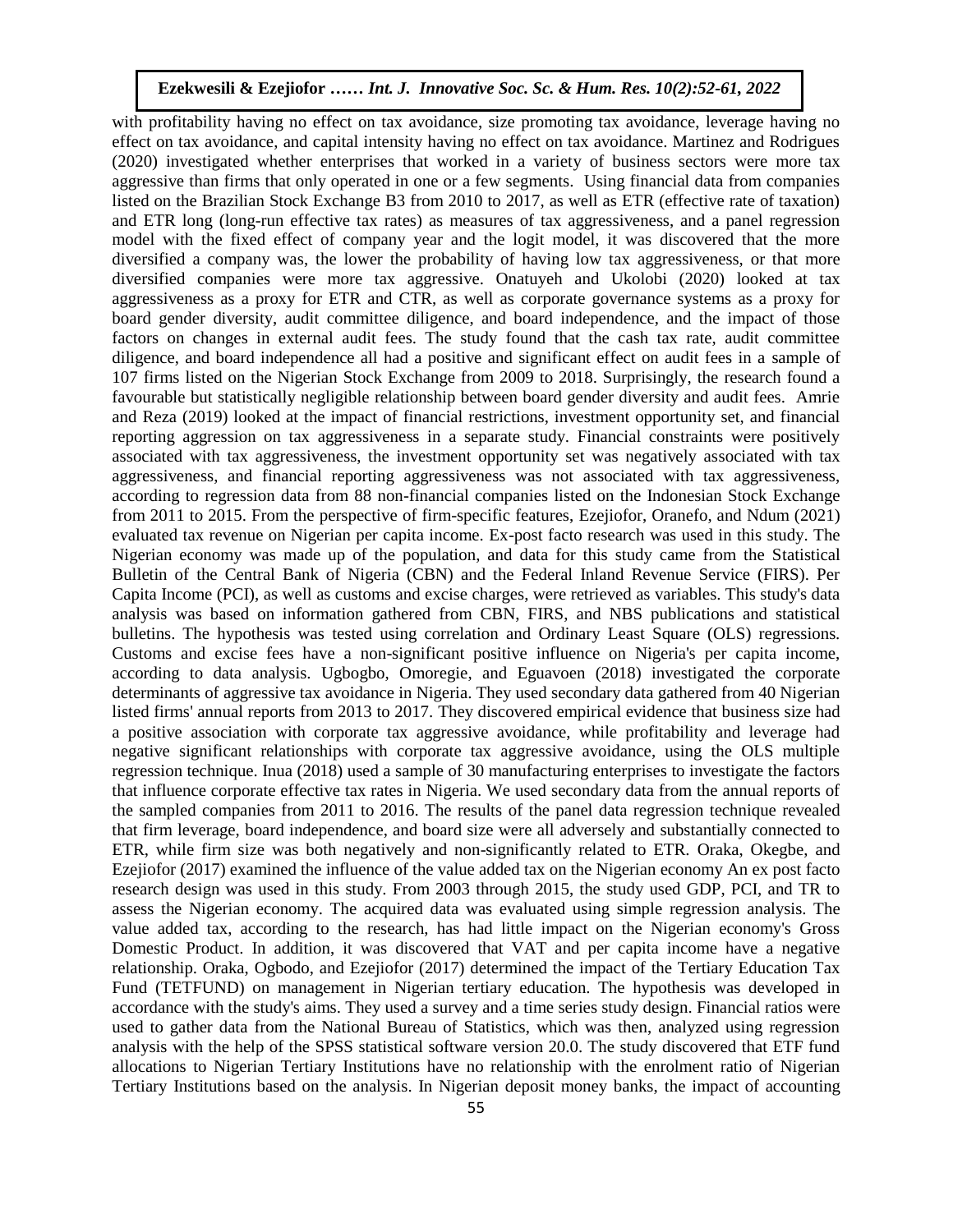information on deferred taxation was studied by Udeh and Ezejiofor (2018). Ex post facto research was used to collect data from yearly reports and accounts of Nigerian deposit money banks. A pooled multiple regression analysis was utilized to test the hypotheses. Earnings per share (EPS) and cash flow (CASHFL) have a negative impact on our dependent variable, deferred tax, according to the data, but book value of equity has a statistically significant impact, but EPS and CASHFL do not. The Corporate Effective Tax Rates (ETRs) of non-financial enterprises listed on the Nigerian Stock Exchange were studied by Salaudeen and Eze (2018). Data on the variables was taken from the financial records of sampled firms and analyzed using ordinary least square (OLS), random effect, and fixed effect models. During the study period, ETRs were lower than the statutory tax rate, and there were variances in ETR from one sector of the economy to the next, according to the findings. The study also found that larger and more lucrative companies suffer a higher tax burden, but companies with significant leverage face a lower ETR. Umeh, Okegbe, and Ezejiofor (2020) investigated the impact of tax preparation on corporate value in listed consumer products manufacturing firms in Nigeria. Ex-post facto research was used in this study. The research will be based on data from annual public financial and non-financial reports from 2009 to 2018. The three hypotheses were investigated using ordinary lease square regression with the help of E-View 9.0. The effective tax rate (ETR) has a negative impact on corporate value, however the impact is minor, according to this study. Rania, Susetyo, and Fuadah (2018) investigated the effects of corporate features on tax evasion, as well as the effects of earnings management moderation on the link between corporate characteristics and tax evasion. The study used company characteristics as proxies for profitability, leverage, and scale. The study used the cluster random sampling technique to choose 49 industrial businesses listed on the Indonesian Stock Exchange from 2012 to 2016. The results of the panel data regression with random effect model revealed that a company's attributes, such as profitability and size, had a substantial negative impact on tax avoidance, whereas leverage had a large positive impact. The influence of tax avoidance on business openness in the United Kingdom was investigated by Balakrishnan, Blouin, and Guay (2017). They used secondary data from the Compustat database, which included 40,193 firm-year records spanning the years 1990 to 2013. They discovered that aggressive tax planning was substantially associated with lower business transparency using the GAAP-ETR tax aggressive measure in a multiple regression analysis technique. They came to the conclusion that management at tax-aggressive firms tried to address the lack of openness by raising various tax-related disclosures. Between 2013 and 2015, Irianto, Sudibyo, and Wafirli (2017) looked at the impact of company size, leverage, profitability, and capital intensity ratio on tax avoidance in manufacturing companies listed on the Indonesian Stock Exchange. In the year 2013-2015, the population studied consisted of 156 manufacturing enterprises that were listed on the Indonesian Stock Exchange. The sample was determined using the purposive sampling method, which yielded a sample of 36 manufacturing enterprises based on specified criteria. The findings revealed that size had a beneficial impact on the effective tax rate, whereas leverage, profitability, and capital intensity ratio had no effect on tax evasion. Anouar and Houria (2017) looked into whether there was a link between tax evasion and firm size. 57 publicly traded Moroccan company groups were studied from 2010 to 2014. Using multiple regression models, the study found that highly indebted enterprises were more likely to take use of debtmain capital's characteristics in order to avoid a considerable corporate tax burden. It went on to say that in high-tax locations, debt financing was the preferred method of financing due to tax considerations. The effects of debt, fixed asset intensity, size, and political ties on manufacturing enterprises listed on the Indonesian Stock Exchange were investigated by Dharma and Ardiana (2016). Leverage and fixed asset intensity had a beneficial effect on tax avoidance, according to the findings. Size had a negative impact on tax avoidance, and political connections had a negative impact on tax avoidance, but the effects were minor. Yetty, Eka, and Eneng (2016) used manufacturing firms listed on the Indonesian Stock Exchange to investigate the use of leverage in corporate tax avoidance in Indonesia from 2010 to 2014. Purposive sampling was utilized to choose 108 companies for the investigation. Secondary data was employed, such as yearly reports and accounts produced throughout the observation years. The study's findings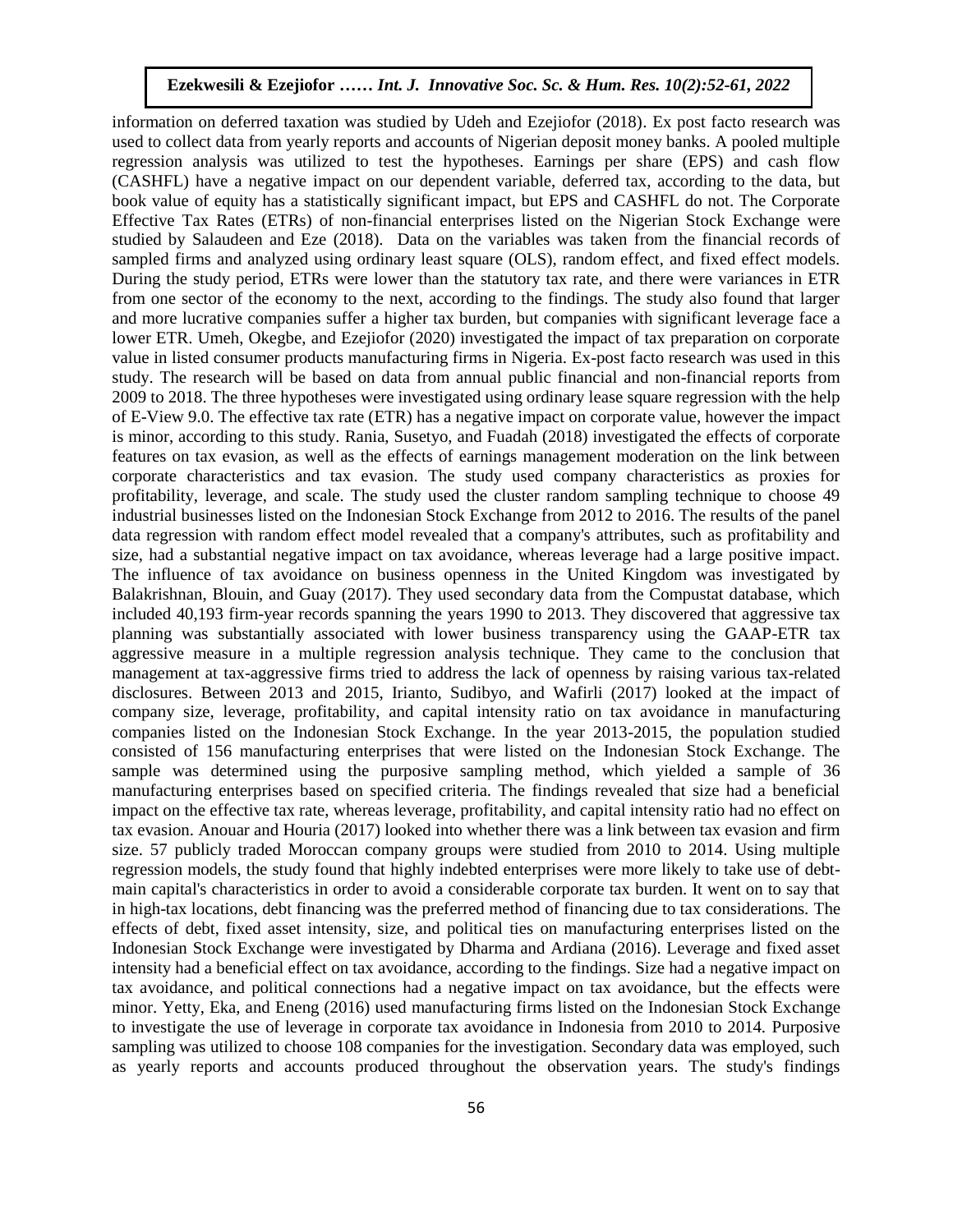demonstrated that leverage had no significant influence on tax avoidance when using the multiple linear regression equation.

# **METHODOLOGY**

# **Research Design**

The study employs *Ex-Post Facto* research design because it involves the evaluation of the behaviour of the same variables over an extended period of time.

The population of the study comprised Nigerian consumer goods firms as at year ended December 2021. The study used purposive sampling to select thirteen (13) Nigerian consumer goods firms on the Nigeria Exchange Group (NGX). Data were extracted from the sampled consumer goods firms. The study covered a period of nine  $(9)$  financial years  $(2012-2020)$ .

### **Model Specification**

The econometric models of the study were modified from the studies by Ilaboya *et al.* (2017), Ogbeide (2017). The general econometric model for the study was specified thus;

 $\text{BTD}_{it} = \alpha + \beta_1 \text{SIZE}_{it} + \beta_2 \text{AGE}_{it} + \beta_3 \text{ROA}_{it} + \beta_4 \text{LEV}_{it} + \beta_5 \text{LIQ}_{it} + \beta_6 \text{CPX}_{it} + \beta_7 \text{IOW}_{it} + \beta_8 \text{BIG4}_{it} + \epsilon_{it}$ …………………………………….(3)

Where;

BTD = Discretionary (Total) Book Tax Difference, proxy for tax aggressiveness.

 $AGE = Firm$  age measured as current year less year of incorporation.

SIZE = Firm size measured as natural log of total asset.

ROA = Return on Assets; measured as the ratio of profit after tax to total asset.

LIQ = Liquidity measured as the ratio of cash to total assets.

 $LEV = Leverage measured as the ratio of total debt to total equity.$ 

IOW = Institutional ownership measured as the value of institutional ownership.

 $CPX =$  Firm complexity measured as the number of subsidiaries.

 $BIG4 =$  Audit firm size/auditor type

 $\alpha$  = constant.

 $\alpha$  = constant.<br>β<sub>1</sub> to β<sub>8</sub> = the coefficient of the parameter estimate.

 $\varepsilon$  = the error term or residual.

 $i =$  ith firm for cross-section

 $t =$  time period

The modified model was given as:

ETRit = α + β1LEVit + β2SIZEit + εit ……………………………………………..i

Where;

 $ETR = Effective Tax Rate.$ 

LEV = Leverage measured as the ratio of total debt to total equity.

SIZE = Firm size measured as natural log of total asset.

 $\alpha$  = constant.

 $β_1$  to  $β_2$  = the coefficient of the parameter estimate.

 $\epsilon$  = the error term or residual.

 $i =$  ith firm for cross-section

 $t =$  time period

## **Method of Data Analysis**

The data were analysed using descriptive statistics and hypothesis was tested using regression analysis. This was done via E-view 9.0.

#### **Decision rule**

Accept the null hypothesis if the P Value is greater than 0.05 and then the alternate hypothesis will be rejected.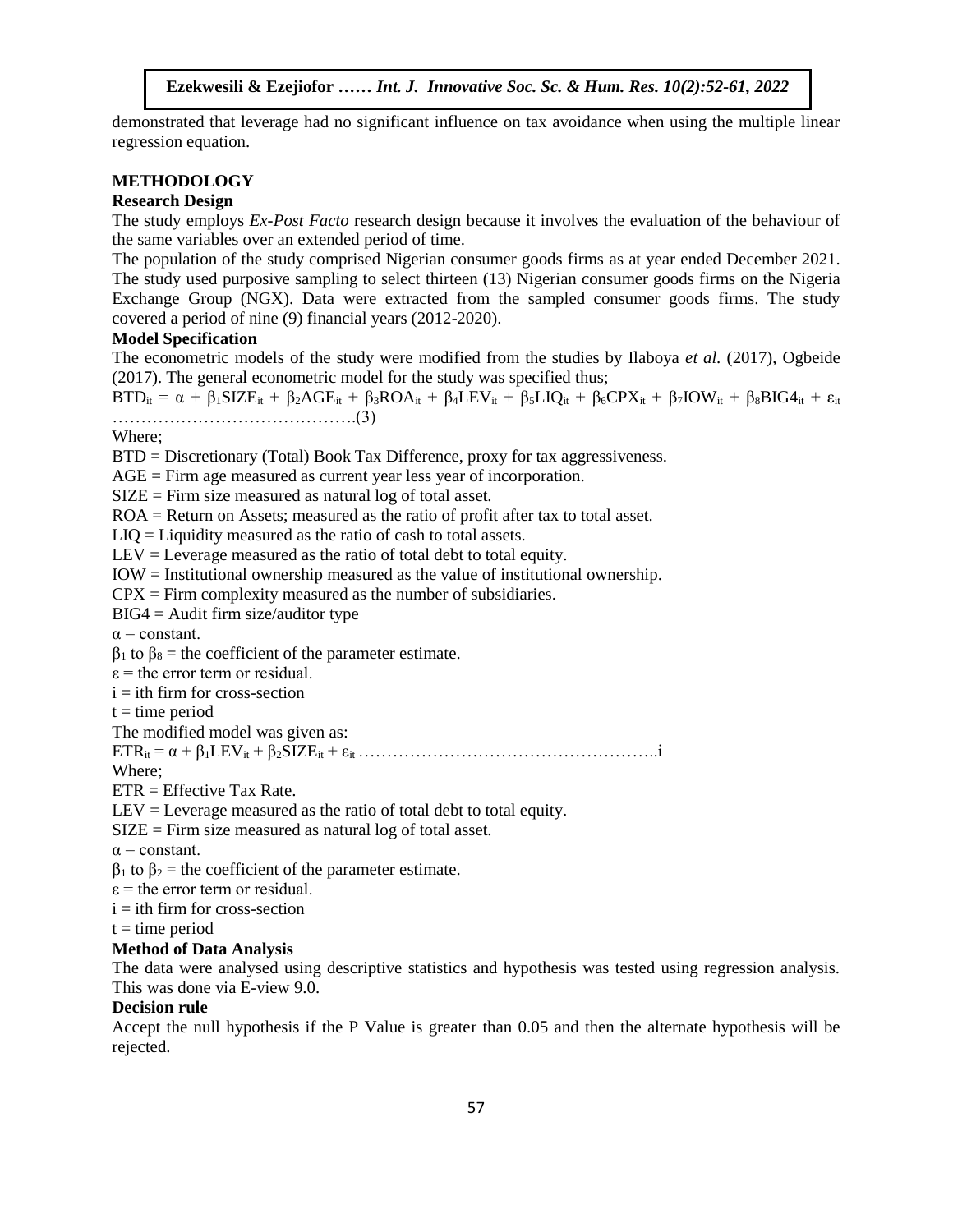| <b>Table 1: Descriptive Statistics</b> |            |            |             |  |  |
|----------------------------------------|------------|------------|-------------|--|--|
|                                        | <b>ETR</b> | <b>LEV</b> | <b>SIZE</b> |  |  |
| Mean                                   | 0.769000   | 0.880979   | 21.97305    |  |  |
| Median                                 | 0.770000   | 0.869543   | 21.97141    |  |  |
| Maximum                                | 2.230000   | 0.914618   | 22.88426    |  |  |
| Minimum                                | 0.110000   | 0.858065   | 21.28029    |  |  |
| Std. Dev.                              | 0.691865   | 0.022386   | 0.584191    |  |  |
| <b>Skewness</b>                        | 0.948700   | 0.645702   | 0.278514    |  |  |
| Kurtosis                               | 3.170252   | 1.709419   | 1.742530    |  |  |
| Jarque-Bera                            | 1.360916   | 1.249996   | 0.709316    |  |  |
| Probability                            | 0.506385   | 0.535262   | 0.701413    |  |  |
| Sum                                    | 6.921000   | 7.928813   | 197.7574    |  |  |
| Sum Sq. Dev.                           | 3.829412   | 0.004009   | 2.730236    |  |  |
| <b>Observations</b>                    | 9          | 9          | 9           |  |  |

# **DATA ANALYSIS AND RESULTS Table 1: Descriptive Statistics**

#### **Interpretation**

medical predation<br>Table 1 presents the descriptive statistics for the dependent variable (ETR) and the independent variables (LEV and SIZE). The mean serves as a tool for setting benchmark. The median re-ranks and takes the central tendency. While the maximum and minimum values help in detecting problem in a data. The standard deviation shows the deviation/dispersion/variation from the mean. It is a measure of risk. The standard deviation shows the deviation dispersion variation from the meant R is a measure of fish. The standard deviation is a measure that summarizes the amount by which every value within a dataset varies from the mean. It is the most robust and widely used measure of dispersion. The standard deviation in the tax revenues for the period 2012-2020 is 0.692, 0.022, and 0.584, for ETR, LEV and SIZE respectively. Skewness and Kurtosis are contained in Jarque-Bera. Positively skewed is an indication of a rise in profit while negatively skewed is an indication of loss or backwardness. Jarque-bera is used to test for normality; to know whether the data are normally distributed.

#### **Test of Hypothesis**

For a Ly<sub>perantian</sub><br>Ho<sub>1</sub>: Leverage has no significant effect on tax avoidance of Nigerian consumer goods firms

#### **Table 2: Regression analysis between LEV, SIZE and ETR**

Dependent Variable: ETR Method: Least Squares Date: 04/25/22 Time: 09:24 Sample: 2012 2020 Included observations: 9

| Variable                                                                                                                                | Coefficient                                                                         | Std. Error                                                                                                                           | t-Statistic                         | Prob.                                                                |
|-----------------------------------------------------------------------------------------------------------------------------------------|-------------------------------------------------------------------------------------|--------------------------------------------------------------------------------------------------------------------------------------|-------------------------------------|----------------------------------------------------------------------|
| C<br><b>LEV</b><br><b>SIZE</b>                                                                                                          | 10.27856<br>17.86043<br>$-1.148873$                                                 | 9.675424<br>26.83184<br>1.028193                                                                                                     | 1.062337<br>0.665643<br>$-1.117370$ | 0.3290<br>0.5304<br>0.3066                                           |
| R-squared<br><b>Adjusted R-squared</b><br>S.E. of regression<br>Sum squared resid<br>Log likelihood<br>F-statistic<br>Prob(F-statistic) | 0.250870<br>0.001160<br>0.691463<br>2.868729<br>$-7.625346$<br>1.004644<br>0.420409 | Mean dependent var<br>S.D. dependent var<br>Akaike info criterion<br>Schwarz criterion<br>Hannan-Quinn criter.<br>Durbin-Watson stat |                                     | 0.769000<br>0.691865<br>2.361188<br>2.426930<br>2.219318<br>1.303434 |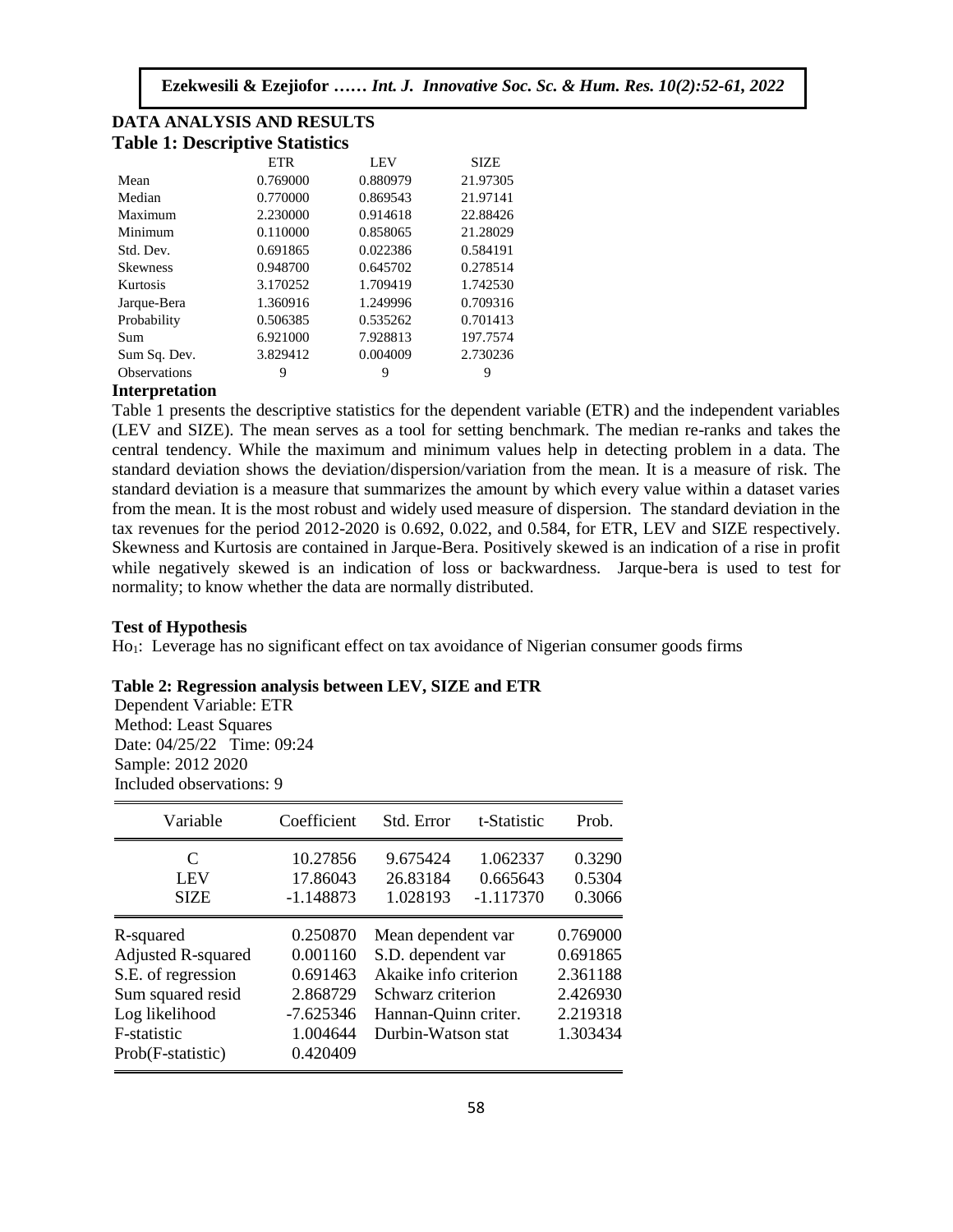In table 2, a regression analysis was conducted to test the relationship between effective tax rate (ETR), leverage (LEV) and firm size (SIZE). R squared is coefficient of determination which tells us the variation in the dependent variable due to changes in the independent variable. From the findings in the table 2, the value of R squared was 0.251, an indication that there was variation of 25% on ETR due to changes in LEV, and SIZE. This implies that only 25% changes in ETR of the tax avoidance could be accounted for by LEV, while 75% was explained by unknown variables that were not included in the model. The probability of the slope coefficients of leverage indicate that; P (0.530>0.05). The co-efficient value of;  $\beta_1 = 17.860$  implies that LEV is positively related to ETR, though not statistically significant at 5%. The control variable, SIZE probability of the slope coefficients of leverage indicate that; P (0.307>0.05). The co-efficient value of;  $\beta_1 = -1.148873$  implies that SIZE is negatively related to ETR, and also not statistically significant at 5%.

The Durbin-Watson Statistic of 1.303434 suggests that the model does not contain serial correlation. The F-statistic of the ETR regression is equal to 1.005 and the associated F-statistic probability is equal to 0.420, so the null hypothesis was accepted and the alternative hypothesis was rejected. Ttherefore, leverage has no significant effect on tax avoidance of Nigerian consumer goods firms.

## **CONCLUSION AND RECOMMENDATION**

According to the findings and testing of the hypothesis, leverage had no significant link with tax evasion in Nigerian consumer goods companies. Despite the non-significance of the leverage variable, the positive coefficient produced in the model was expected because the study predicted that highly leveraged enterprises would have substantial incentives to evade taxes in order to conserve funds for debt service. As a result, the study suggests that leverage has little influence on tax evasion by Nigerian consumer products companies. The non-significance of the result, on the other hand, may be explained by the hypothesis that enterprises with high debt levels were under less pressure to use non-debt tax shelters and were more likely to benefit from administrative tax exemptions.

The study concluded that, because there were indications, though not statistically significant, that leveraged firms may have strong incentives to avoid taxes in order to preserve cash to service their debt burden, tax authorities should develop appropriate tax holiday policies that would allow genuinely struggling firms to emerge from distress without resorting to aggressive tax avoidance measures.

# **REFERENCES**

- Akintoye, I.R., Adegbie, F.F and Onyeka-Iheme, C.V. (2020). Tax planning strategies and profitability of quoted manufacturing companies in Nigeria. *Journal of Finance and Accounting,* 8(3), 148-157
- Amrie, F. and Reza, B. (2019). Financial constraints, investment Opportunity set, financial reporting aggressiveness, tax aggressiveness, evidence from Indonesia manufacturing companies. *Academy of Accounting and Financial Studies Journal*, 23(5), 1-18
- Anouar, D. and Houria, Z. (2017). The determinants of tax avoidance within corporate groups, Evidence from Moroccan groups. *International Journal of Economics, Finance and Management Sciences,* 5 (1), 57-65
- Ayers, B., Jiang, J. and Laplante, S. (2009). Taxable income as a performance measure, the effects of tax planning and earnings quality. *Contemporary Accounting Research,* 26(1), 15-54.
- Badertscher, B., Katz, S. and Rego, S. O. (2011). The impact of private equity ownership on portfolio firms´ corporate tax planning. Working Paper, University of Notre Dame, Columbia University and University of Iowa.
- Balakrishnan, K., Blouin, J. and Guay, W. (2017). *Tax aggressiveness and corporate transparency. The Accounting Review.* Doi: 10.2308/accr-52130. 20 June 2019
- Boussaidi, A. and Hamed, M. S. (2015). The impact of governance mechanisms on tax Aggressiveness, Empirical evidence from Tunisian context. *Journal of Asian Business Strategy*, 5(1), 1-12.
- Dharma, I. M. S. and Ardiana, P. A. (2016). Leverage influence, fixed asset intensity, company size, and political connection on tax avoidance. *E-Journals of Udayana University Accounting,* 15, 584 – 613.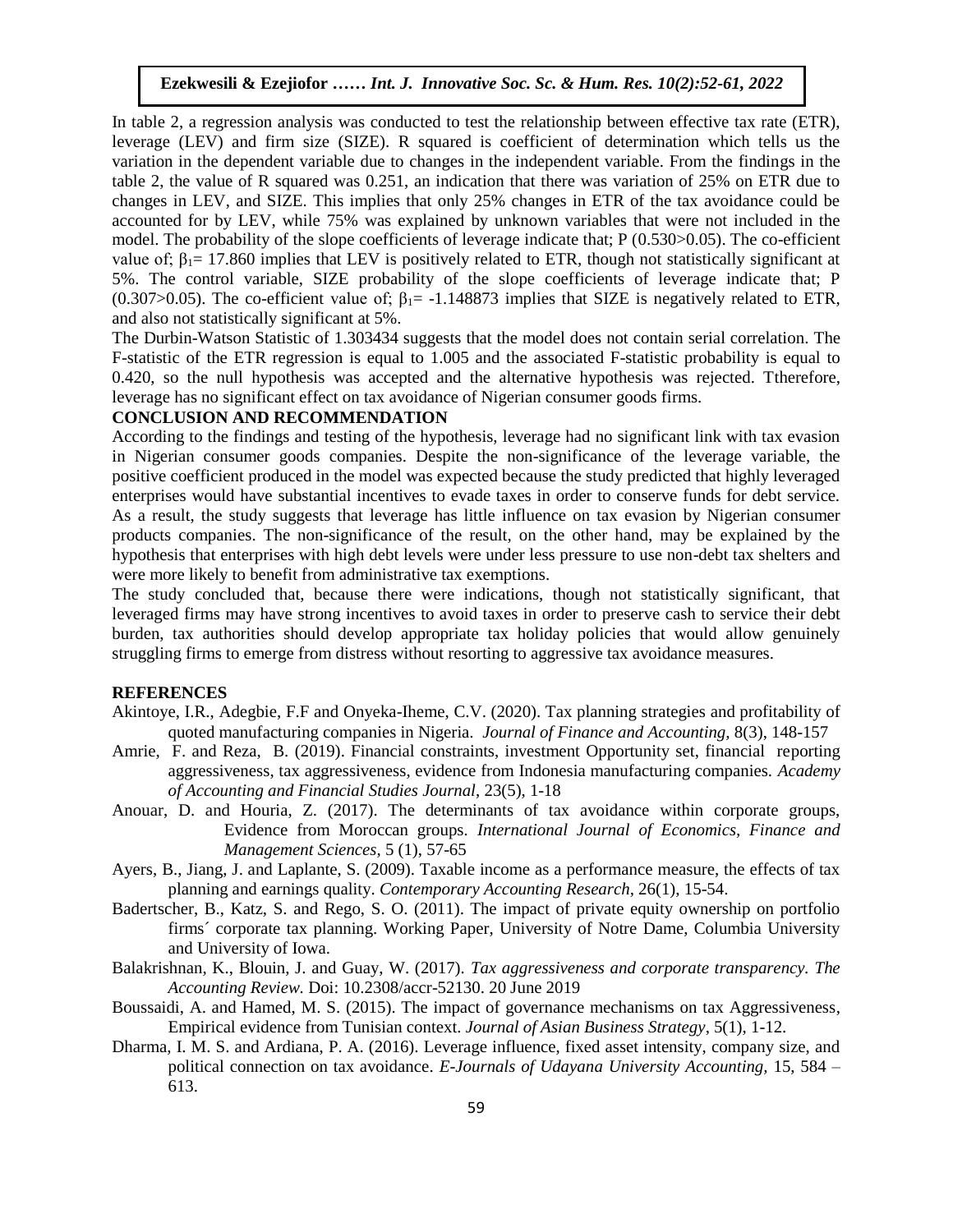- Dyreng, S., Hanlon, M. and Maydew, E. (2008). Long-run corporate tax avoidance. *The Accounting Review,* 83(1), 61–82.
- Desai, M. A. and Dharmapala, D. (2009). Corporate tax avoidance and firm value. Review of Economics *and Statistics*, 91(1), 537–546.
- Ezejiofor, R. A., Oranefo, P. and Ndum, N. B. (2021). Tax revenue on per capita income: evidence from Nigerian economy. American Journal of Contemporary Management Research (AJCMR) ISSN:  $0092 - 119X.$
- Ezejiofor, R. A., Nwaolisa E. F., and Adigwe P.K. (2015). Tax as a fiscal policy and manufacturing company's performance as an engine for economic growth in Nigeria. *European Journal of Business, Economics and Accountancy* 3(3), ISSN 2056-6018.
- Ezejiofor, R. A. and Ezenwafor, E. C. (2020). Corporate governance and tax avoidance: evidence from Nigerian quoted food and beverage companies. Macro Management & Public Policies. 2(4). [https://ojs.bilpublishing.com/index.php/mmpp.](https://ojs.bilpublishing.com/index.php/mmpp)
- Erhirhie, F. E., Oraka, A. O., and Ezejiofor R., A., (2018). Effect of corporate tax on financing decision of selected manufacturing firms in Nigeria. International journal of innovative finance and economics research.6 (3): 1-13.
- Harrington, C and Smith, W. (2012). Tax avoidance and corporate capital structure. *Journal of Finance and Accountancy*, 11(2), 1–20
- Irianto, B. S., Sudibyo, Y. A. and Wafirli, A. (2017). The Influence of profitability, Leverage, Firm Size and Capital Intensity towards tax avoidance. *International Journal of Accounting and Taxation,*  5(2), 33–41
- Inua, O.I. (2018). Determinants of Corporate Effective Tax Rate, Empirical Evidence from Listed Manufacturing Companies in Nigeria. Accounting and Taxation Review, 2 (3),48-61
- Ilaboya, O. J., Obasi, R. and Izevbekhai, M. O. (2017). Firm level characteristics and effective tax rate. *ICAN Journal of accounting and finance,* 2(1), 47-63
- Kimsen, I. K., (2018). Profitability, leverage, size of company towards tax avoidance. JIAFE (Jurnal Ilmiah Akuntansi Fakultas Ekonomi) 4(1). Hal. 29-36.*https://journal.unpak.ac.id/index.php/jiafe* P-ISSN: 2502-3020, E-ISSN: 2502-4159
- Lisowsky, P. (2010). Seeking shelter, empirically modelling tax shelters using financial statement data. *The Accounting review*, 85(5), 1693-172
- Minnick, K., and Noga, T. (2010). Do corporate governance characteristics influence tax management? *Journal of Corporate Finance,* 16(2), 703-718.
- Mills, L., Erickson, M. and Maydew, E. (1998). Investments in tax planning. *The Journal of the American Taxation Association,* 20(1), 1–20.
- Martinez, L.A. and Rodrigues, A.M (2020). The Effect of Corporate Diversification on Tax Aggressiveness in Brazilian Companies. *Journal of Accounting, Management and Governance*, 23 (1), 38-55. [http,//dx.doi.org/10.21714/1984-3925\\_2020v23n1a3](http://dx.doi.org/10.21714/1984-3925_2020v23n1a3)
- Okoye, P. V.C., and Ezejiofor R.A. (2014). The impact of e-taxation on revenue generation in Enugu, Nigeria. *International Journal of Advanced Research*, 2(2), 449-458. Journal homepage: http://www.journalijar.com
- Onatuyeh, E.A. and Odu, V. (2019). Corporate board characteristics and tax aggressiveness, a study of manufacturing firms in Nigeria. *Global Journal for Research Analysis,* 8(4), 245-251.
- Onatuyeh, E.A. and Ukolobi, I. (2020). Tax Aggressiveness, Corporate Governance and Audit Fees, A Study of Listed Firms in Nigeria. *International Journal of Financial Research*, 11 (6), 278-295
- Ogbeide, S. O. (2017). Firm characteristics and tax aggressiveness of listed firms in Nigeria, Empirical evidence. *International Journal of Academic Research in Public Policy and Governance*, 4(1),  $556 - 569.$
- Oraka, A. O., Okegbe, T. O.and Ezejiofor R., A. (2017). Effect of value added tax on the Nigerian economy. *European Academic Research* V(2) May 2017 Impact Factor: 3.4546 (UIF).